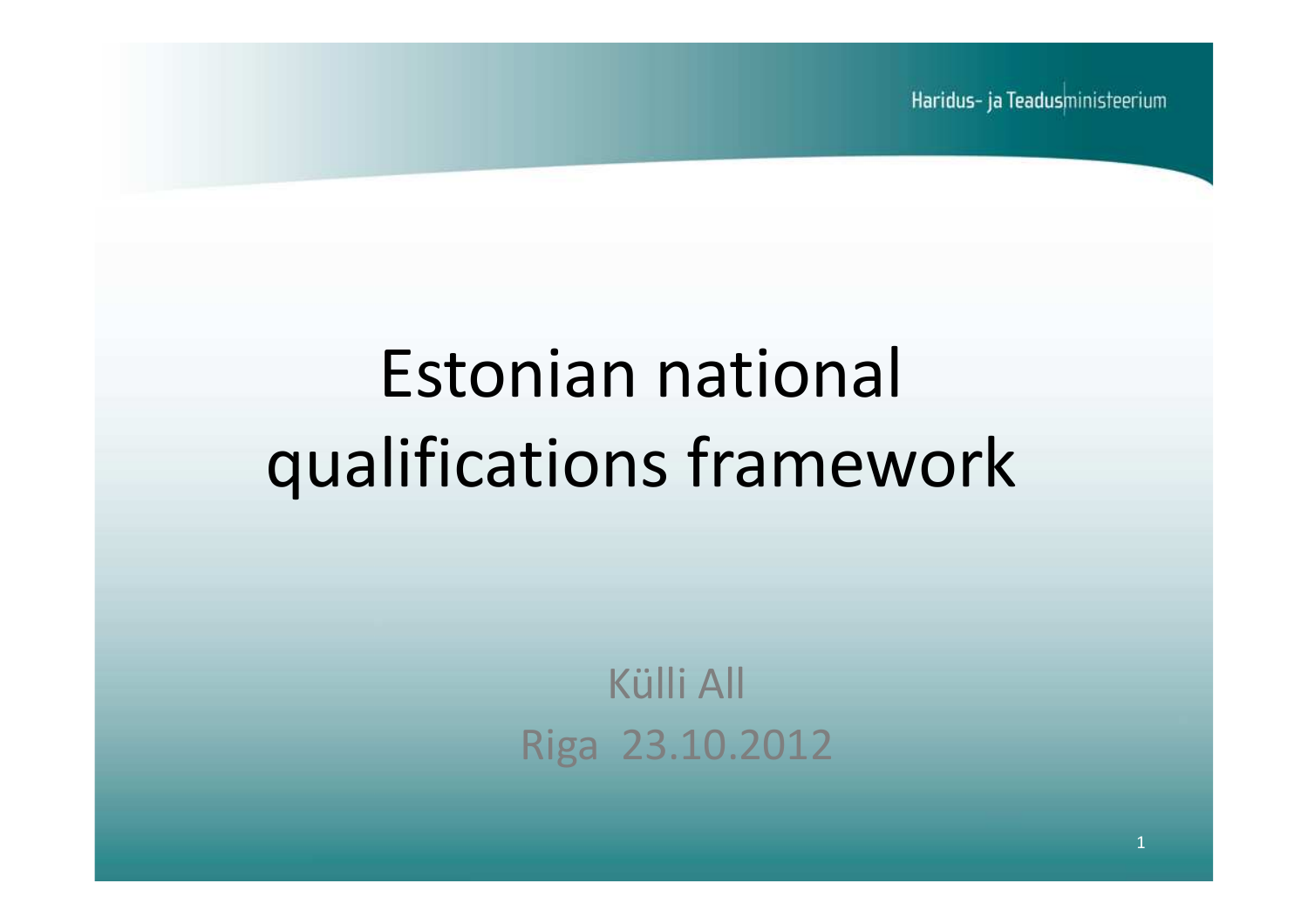#### Estonian qualifications system

- 2005 MoER set the aim to develop sustainable, flexible, internationally compatible **competence** (learning outcomes) **based qualifications system** meeting the needs of lifelong learning persons, knowledge basedsociety and economy
- 2008 Parliament adopted new Professions Act; **8-levels qualifications framework compatible with** European Qualifications Framework for Lifelong Learning (**EQF**); competence (learning outcomes) based approach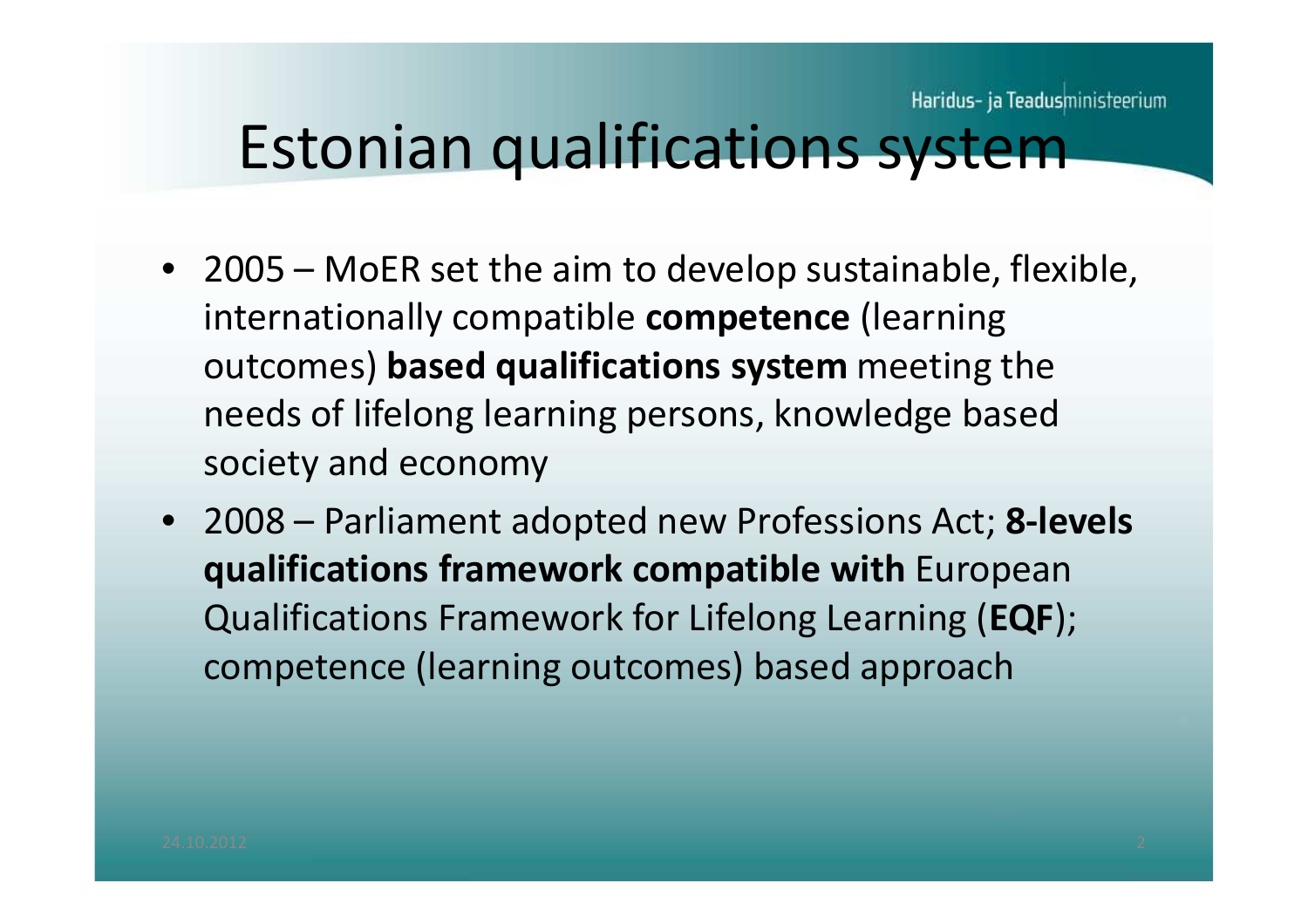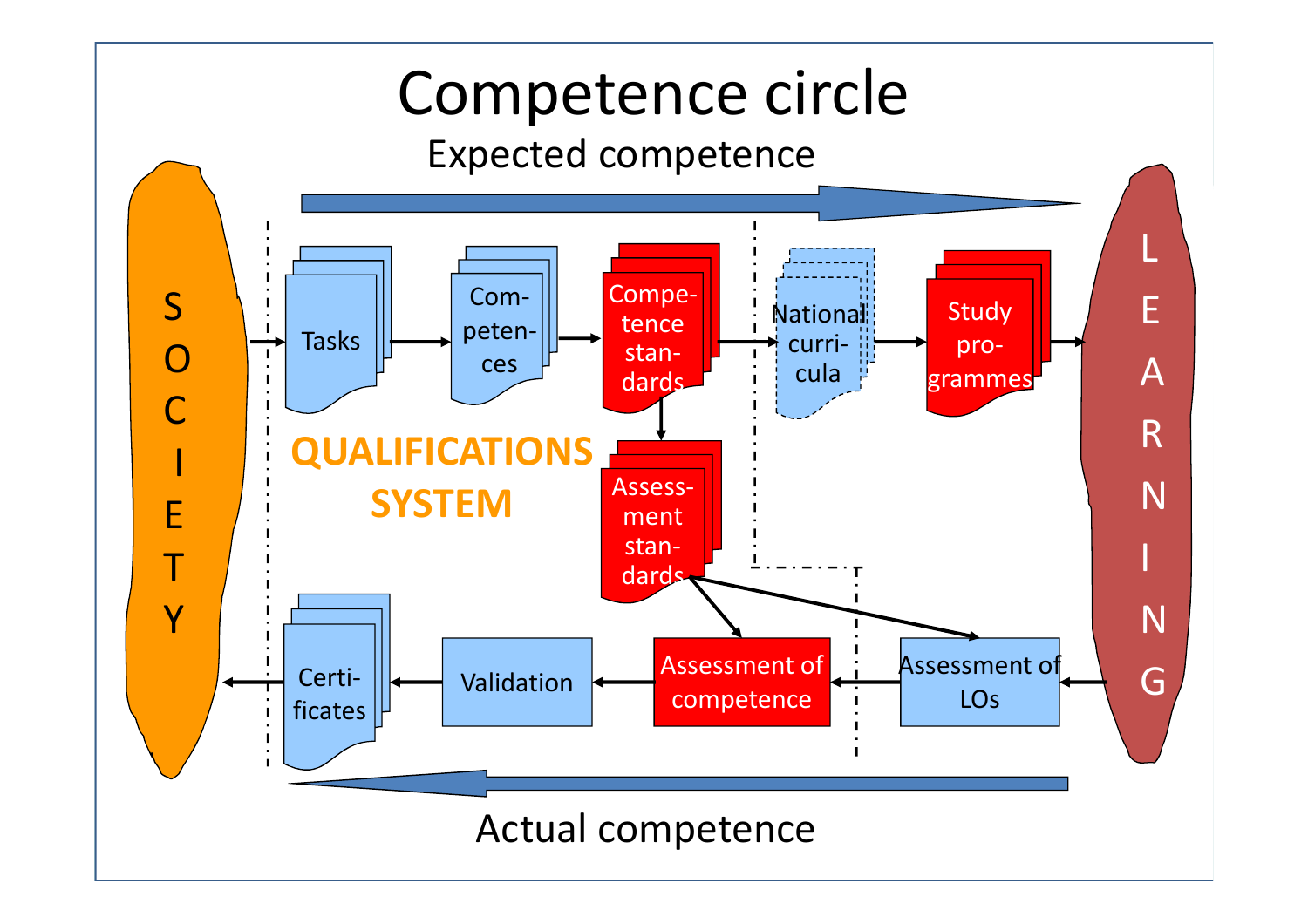#### Estonian qualifications framework

- EstQF is a **comprehensive and inclusive framework**, established by the amended Professions Act in 2008
- EstQF consists of **four sub-frameworks**: for general education, VET, HE and professional qualifications with **sub-framework specific descriptors and** relevant **quality assurance systems**
- EstQF **includes** all **state recognised qualifications**, which meet two criteria:
	- Are defined in learning outcomes-based qualifications standards (curriculum or professional standard)
	- Awarded by nationally accredited institutions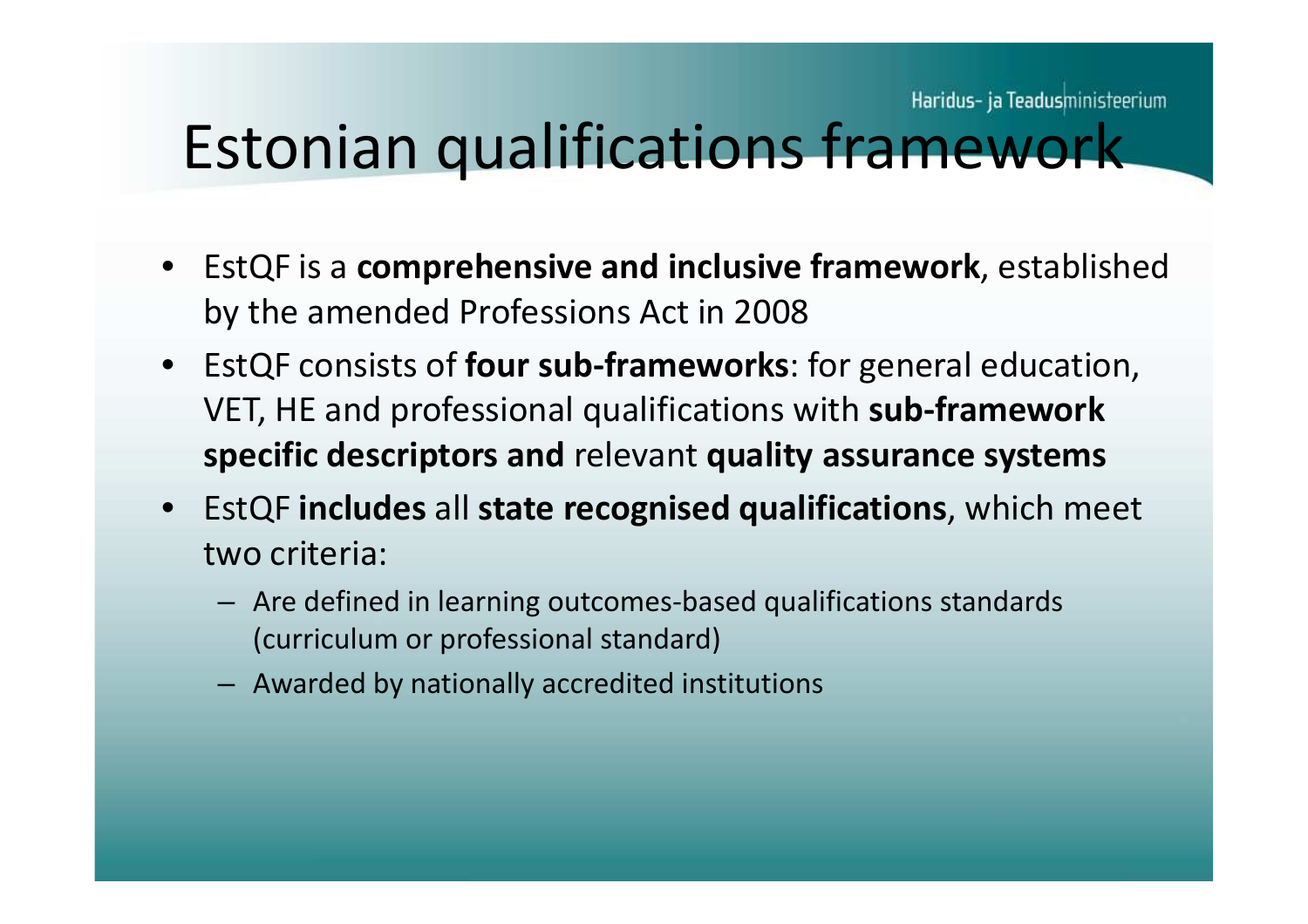### Estonian Qualifications Framework

#### $(2011)$

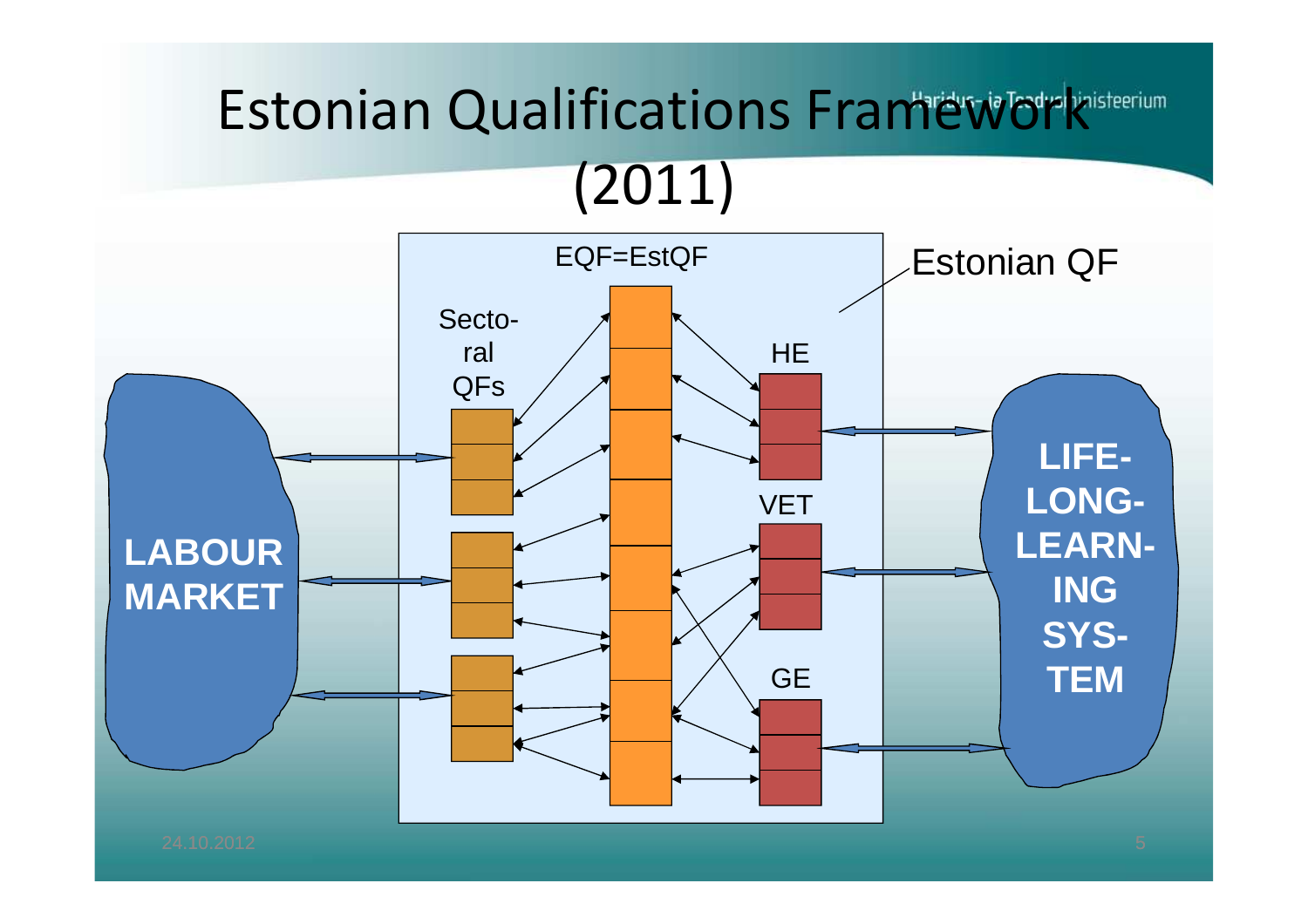| <b>Formal education qualifications</b>                                                                                                                  | <b>EstQF</b><br><b>levels</b> |
|---------------------------------------------------------------------------------------------------------------------------------------------------------|-------------------------------|
| Basic education certificate based on curriculum for students with moderate<br>and severe learning disabilities                                          | 1                             |
| Basic education certificate based on simplified curriculum<br><b>Basic education certificate</b><br>VET without basic education requirement certificate | $\overline{2}$                |
| <b>VET based on basic education certificate</b>                                                                                                         | $\overline{\mathbf{3}}$       |
| <b>Upper secondary general education certificate</b><br><b>Upper secondary VET certificate</b><br>VET based on upper secondary education certificate    | 4                             |
|                                                                                                                                                         | 5                             |
| Diploma of Bachelor's degree,<br>Diploma of professional higher education                                                                               | 6                             |
| <b>Diploma of Master's degree</b>                                                                                                                       | 7                             |
| <b>Diploma of Doctoral degree</b>                                                                                                                       | 8                             |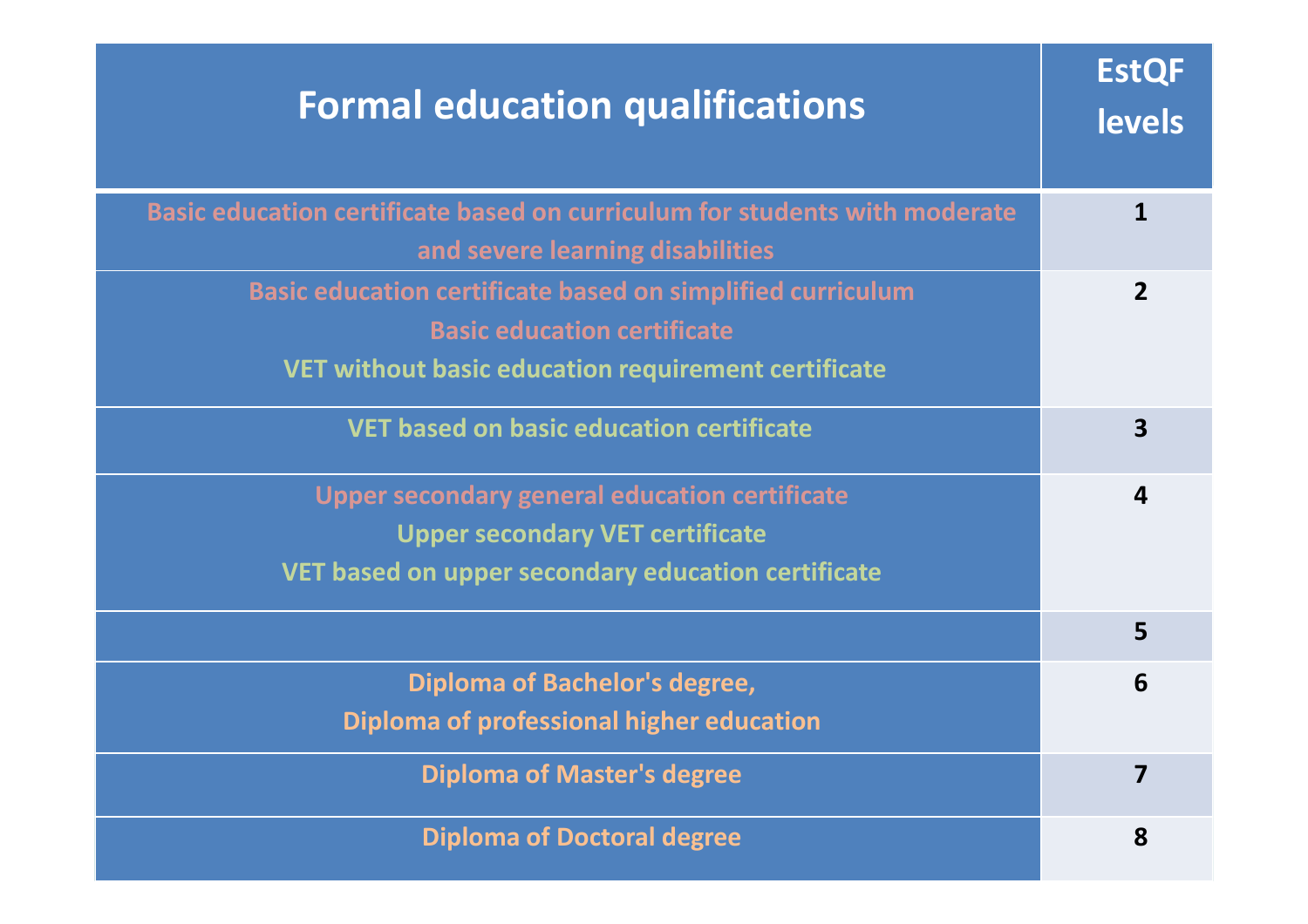#### Access to higher education

- For graduates of upper secondary general education no restrictions
- For graduates of upper secondary VET:
	- – No restrictions, provided passed national examinations
	- – $-$  Option for additional academic year
	- and the state of the state - No restrictions, provided that the student continues in the same filed of study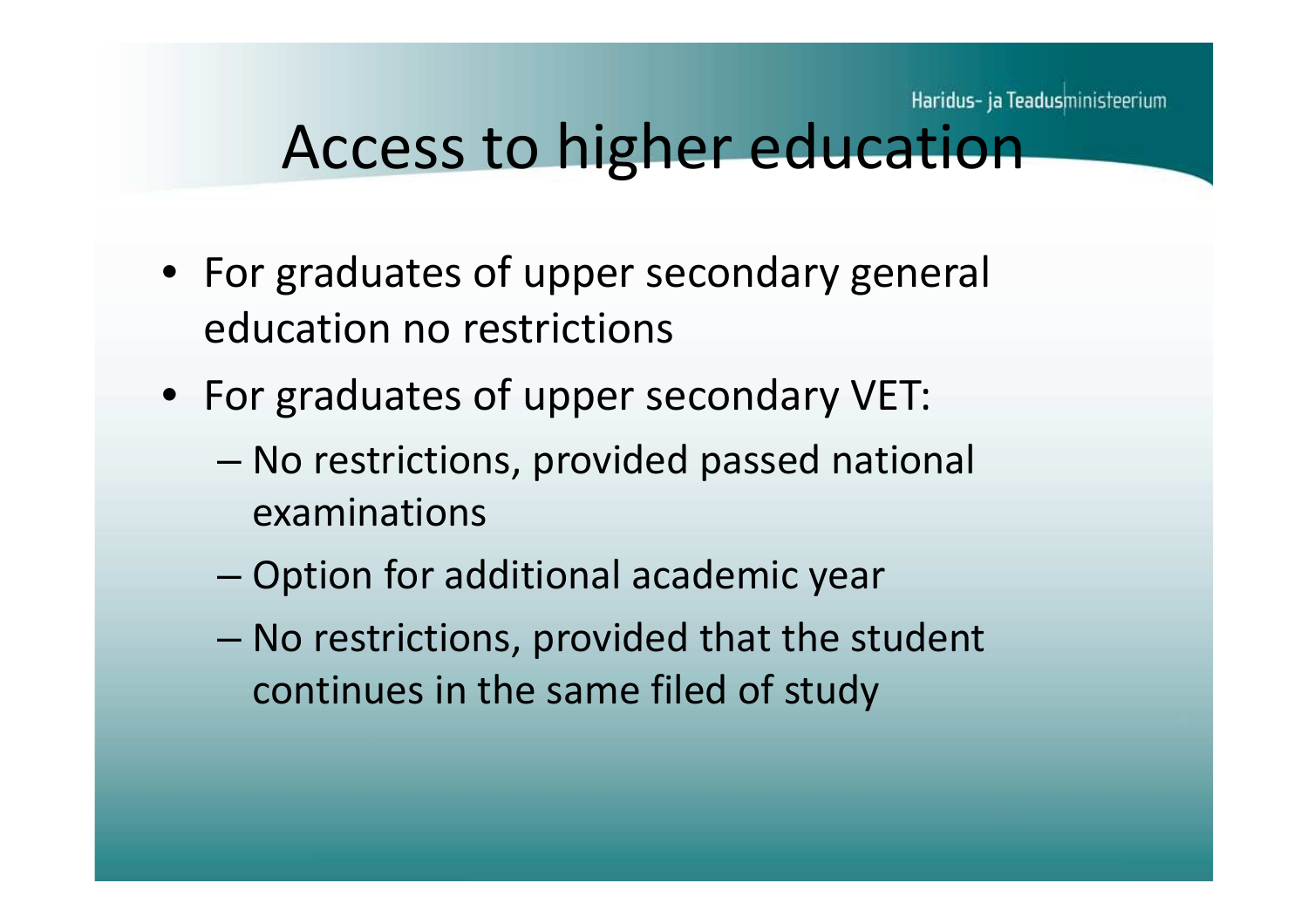## Professional qualifications and dushinisteerium qualifications from formal education

- In 1991 the Soviet-type professional qualifications system was abolished
- In 1997 employers organisations initiated development of professional qualifications system
- Professional qualifications and qualifications from formal education have been developing separately until <sup>2008</sup>
- The possibility to get entry level professional qualification on graduation from VET or HE institution<br>from 2011 from <sup>2011</sup>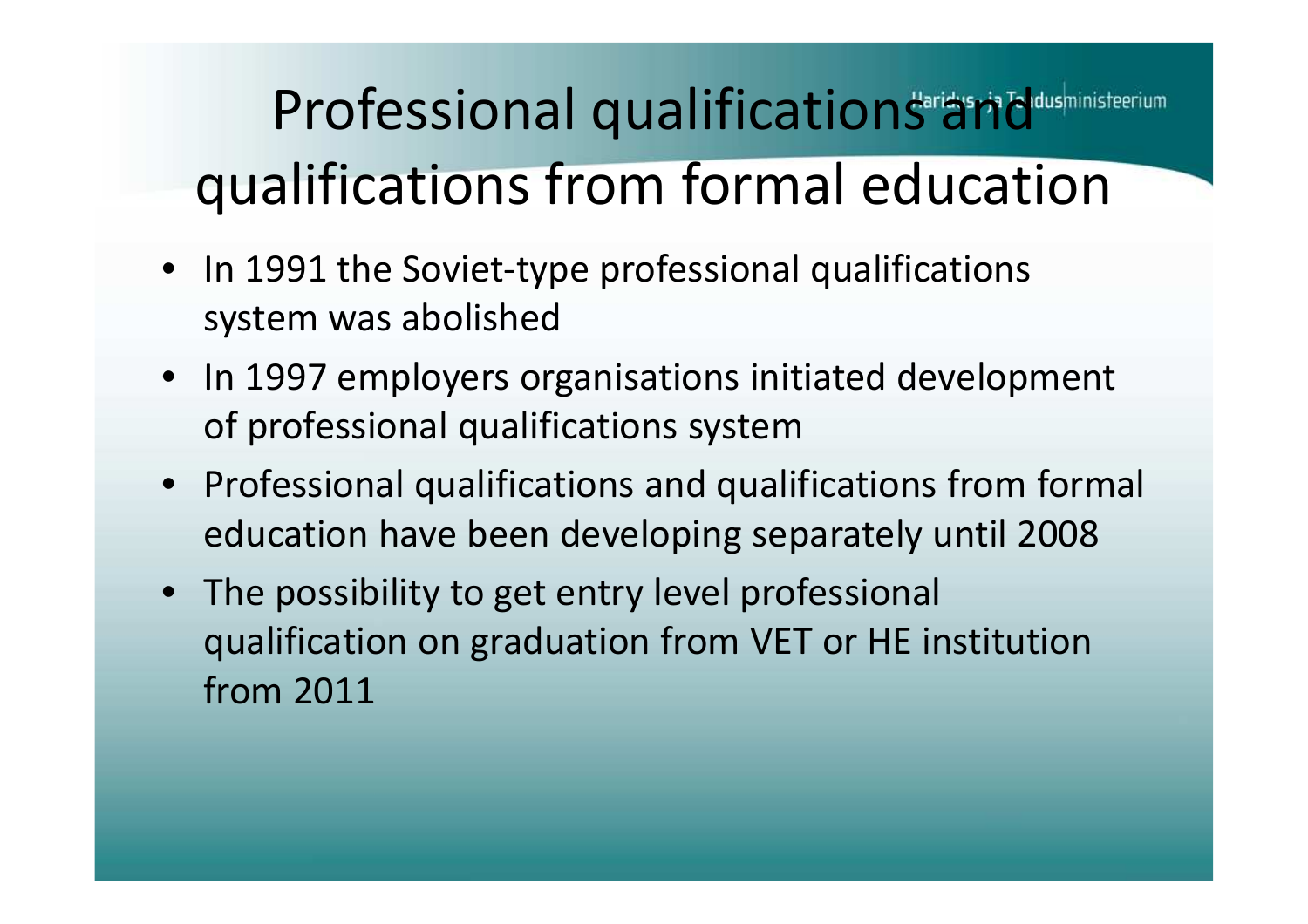Haridus- ja Teadusministeerium

#### Level 5 of EstQF

- At the moment contains professional qualifications
- Will include formal education qualifications….
- Political discussions since 2010…
- New VET Institutions Act 2013 will include IVET and CVET on level 5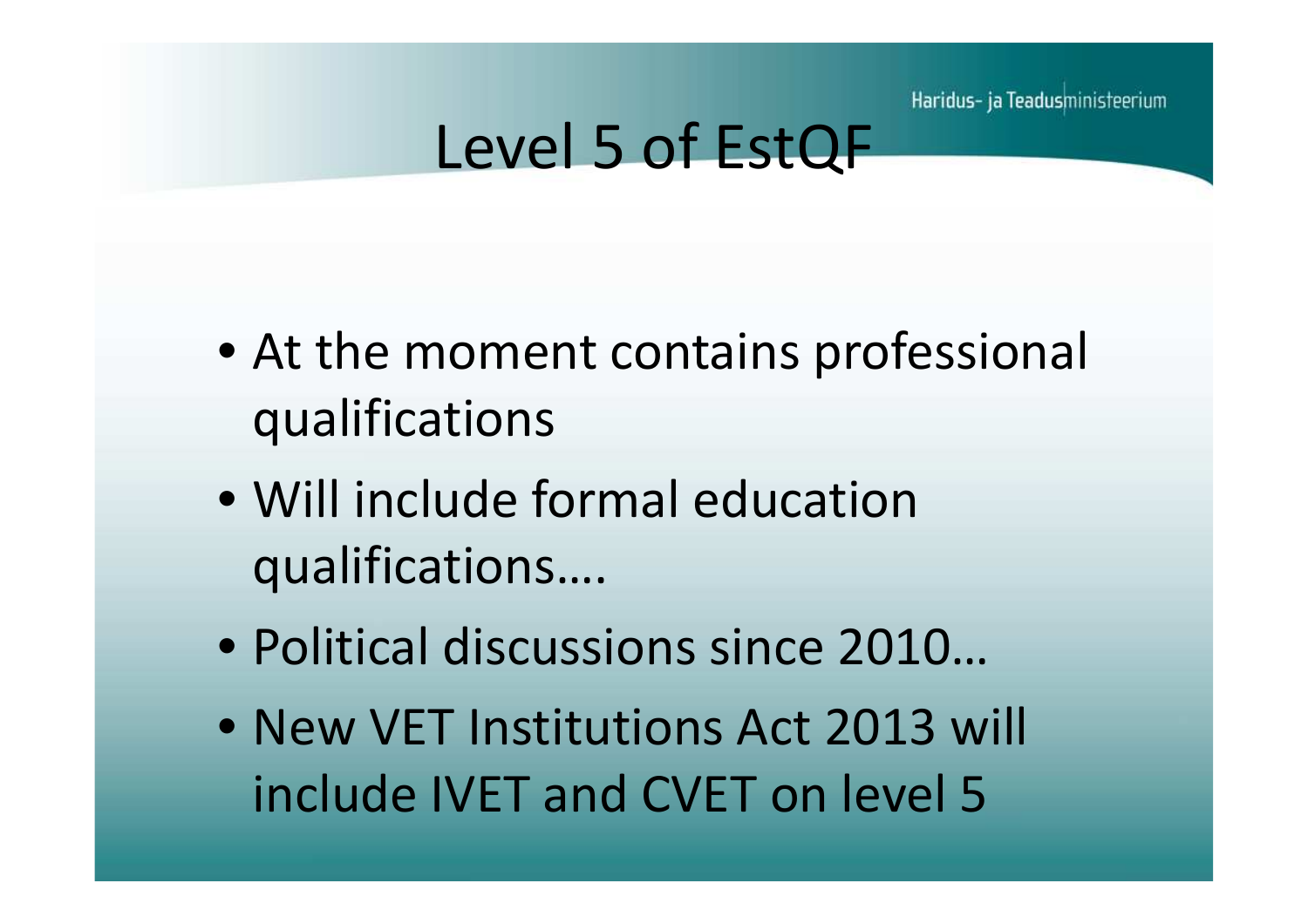#### VET qualifications on level 5

- Need for redisigning/reorganising some applied HE qualifications /postsec VETqualifications (during 2013) - to avoid duplication
- IVET qualifications which need upper secondary education for entrance ("short professional qualifications") (business, management, IT ) 90 –120 ECVET
- CVET further professional qualifications (so called "master qualifications") (duration 30 ECVET 90 ECVET)